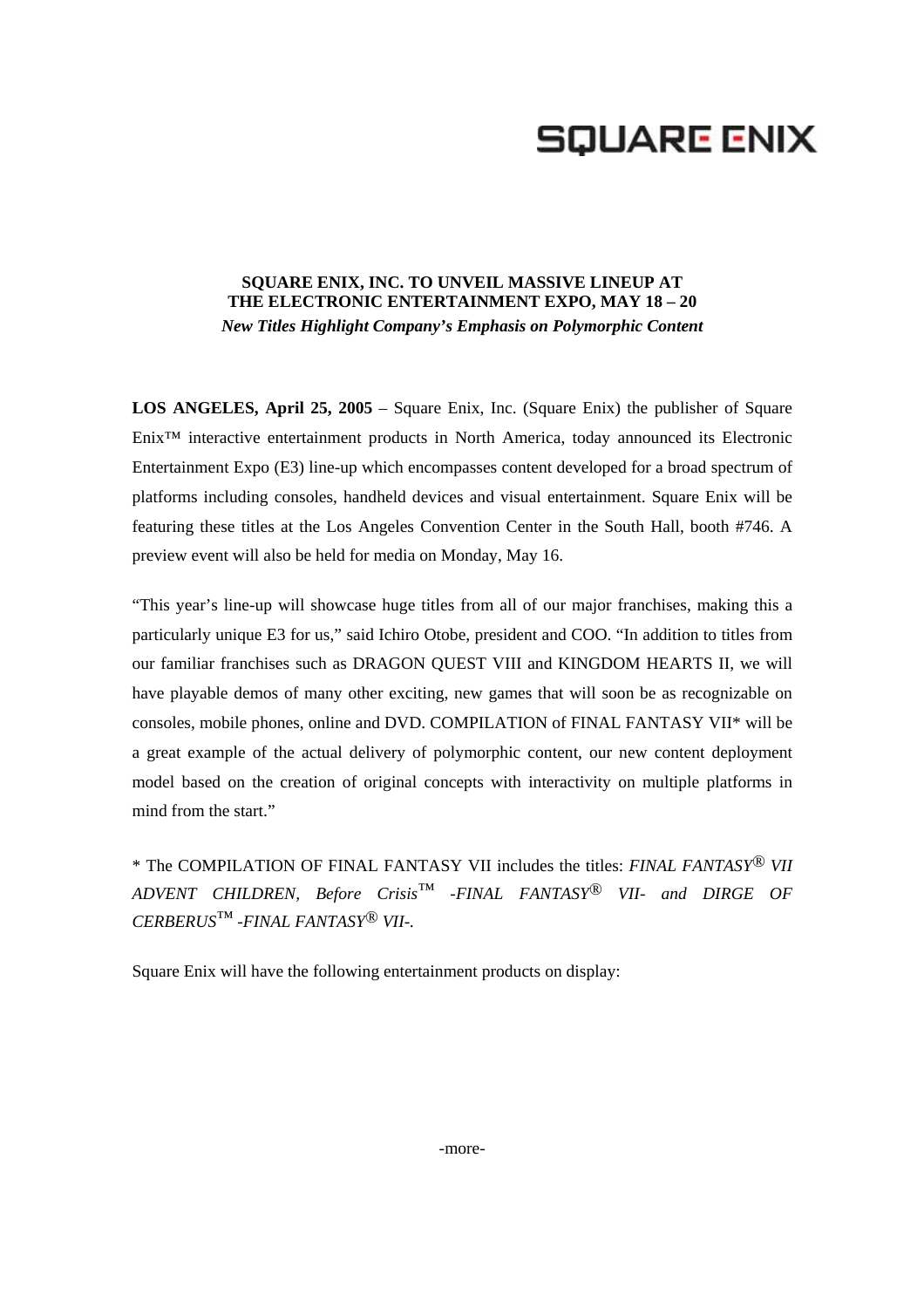#### **PlayStation®2 computer entertainment system**

## *DIRGE OF CERBERUS™ -FINAL FANTASY*® *VII-*

DIRGE of CERBERUS for the PlayStation<sup>®</sup>2 is the third installment in the COMPILATION OF FINAL FANTASY<sup>®</sup>VII. Taking place three years after the original PS one<sup>TM</sup> game console title, gamers follow Vincent Valentine's journey as he uncovers shocking truths never revealed in Midgar. Vincent is connected to recent attacks, and he may be the only one who can save this shattered world. When the world is engulfed in darkness, his gun will toll a dreadful dirge... The release date for DIRGE of CERBERUS will be announced at a later time. This title has not yet been rated by the ESRB. This title is not officially concept approved by Sony Computer Entertainment America.

#### *DRAGON QUEST™ VIII: Journey of the Cursed King™*

DRAGON QUEST VIII: Journey of the Cursed King is the latest installment of the immensely popular DRAGON QUEST series that has sold over 35 million units worldwide and is the first to be released for the PlayStation®2. Characters designed by Akira Toriyama are brought to life by "cel-shading," bringing gamers of all ages into a world straight out of Japanese anime. In DRAGON QUEST VIII, old meets new, as classic gameplay is married to sumptuous graphics, delivering the kind of sweeping adventure that only DRAGON QUEST games can offer. The release date for DRAGON QUEST VIII will be announced at a later time. This title has been rated T (Teen) by the ESRB.

#### *FINAL FANTASY*® *XII*

FINAL FANTASY XII for the PlayStation<sup>®</sup>2 is the story of a world called Ivalice. Our tale begins in the Royal City of Rabanastre, against a backdrop of impending war. Rabanastre is the heart and capital of Dalmasca, a kingdom recently conquered by the neighboring Archadian Empire. The appointment of a new imperial consul gives the main character Vaan the chance he's been waiting for, but an unexpected turn of events puts Vaan and his friend Penelo alongside the sky pirate Balthier and his partner, Fran. Meanwhile, Princess Ashe, the sole surviving heir to the Dalmascan throne, struggles to restore freedom to her people. Return to an age when magic was commonplace and airships plied the skies, crowding out the heavens. Return to Ivalice. The release date for FINAL FANTASY XII will be announced at a later time. This title has not yet been rated by the ESRB.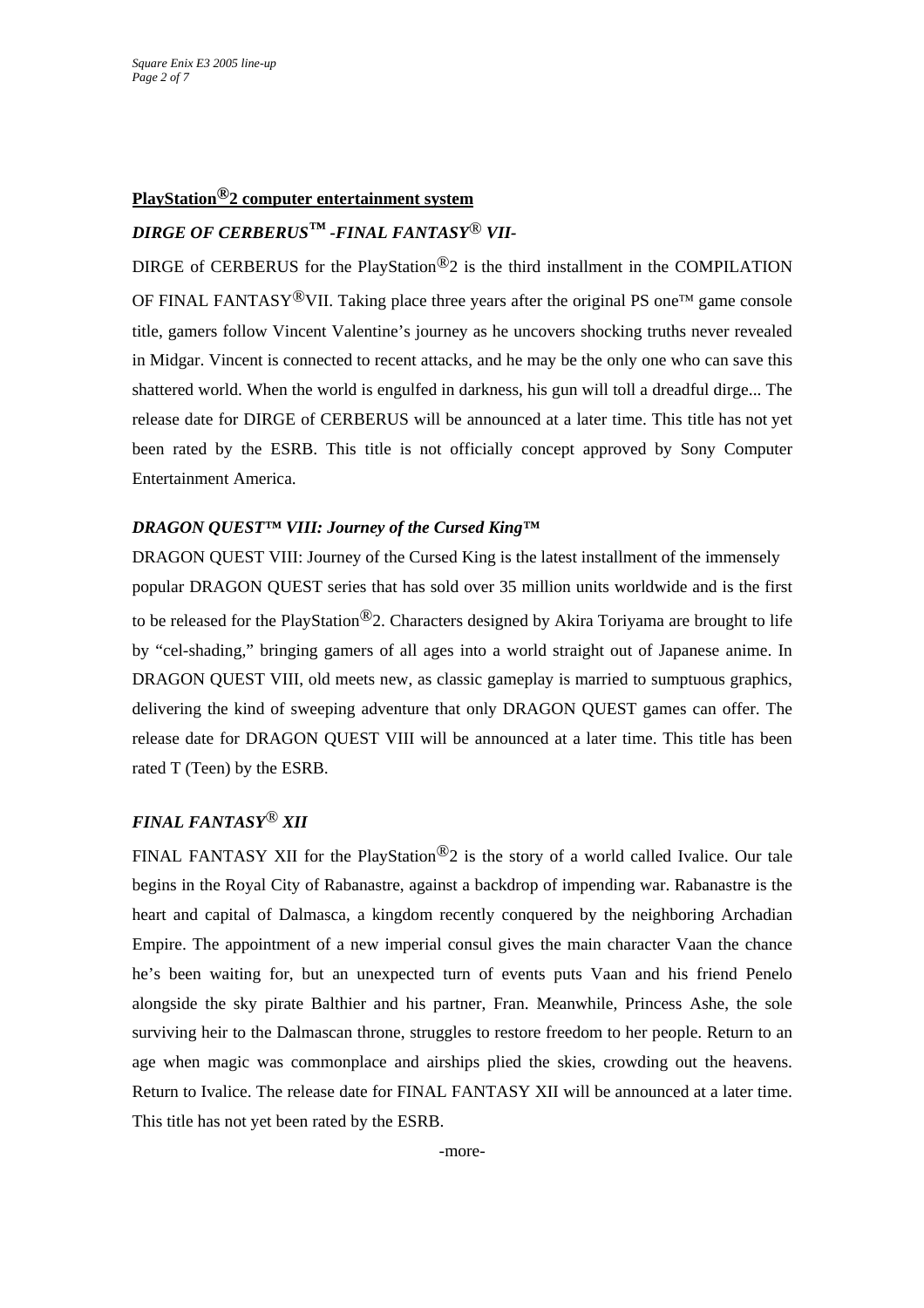### *FULLMETAL ALCHEMIST™ 2: Curse of the Crimson Elixir*

FULLMETAL ALCHEMIST 2: Curse of the Crimson Elixir is the fast-paced action RPG prequel to FULLMETAL ALCHEMIST™ and the Broken Angel. The second installment in the FULLMETAL ALCHEMIST series brings an enhanced battle system, cel-shaded graphics, thirty minutes of original animation and an enthralling storyline to the PlayStation<sup>®</sup>2. Based on the wildly popular Japanese animation and comic of the same name, FULLMETAL ALCHEMIST 2 follows the continuing journey of two brothers on their life-changing quest. FULLMETAL ALCHEMIST 2 is slated for release in July 2005 and has been rated T (Teen) by the ESRB.

## *KINGDOM HEARTS*® *II*

KINGDOM HEARTS II for the PlayStation<sup>®</sup>2 follows Sora, Donald, and Goofy on their continuing quest to find their friends and King Mickey. Haley Joel Osment (Secondhand Lions, The Sixth Sense) reprises his role as the main character Sora and is joined by Ming-Na (ER, Final Fantasy: The Spirits Within) who voices Mulan and James Woods (Be Cool) who returns as the villain Hades, along with a slew of soon to be announced celebrity voices. It has been a year since the events of KINGDOM HEARTS CHAIN OF MEMORIES. The story begins in Twilight Town, a quiet burg nestled between night and day. Sora and friends are joined by a vibrant new cast of characters, including the king himself! In the effort to help Mulan and stop the villain Hades' devious plots, they will encounter countless dangers both familiar and brand-new. The release date for KINGDOM HEARTS II will be announced at a later date. This title has not yet been rated by the ESRB.

#### *RADIATA STORIES™*

RADIATA STORIES is the latest PlayStation®2 fantasy RPG by tri-Ace, developer of Valkyrie Profile<sup>™</sup> and the Star Ocean<sup>™</sup> series for the PlayStation<sup>®</sup>2. An emotional story about the conflict between humans and fairy creatures is complemented by a new gameplay system that draws the player deep into the game. Enter a never-before-seen living, breathing world where all of the characters live their own lives and the passage of time brings about remarkable changes. Your choices determine which of over 150 individuals will lend you a hand in your journey. Precise, easy-to-use controls allow you to add strategies to real-time battles through various changes in your party's formation. Radiata Stories is slated for release in Fall 2005. This title has not yet been rated by the ESRB. This title is not officially concept approved by Sony Computer Entertainment America.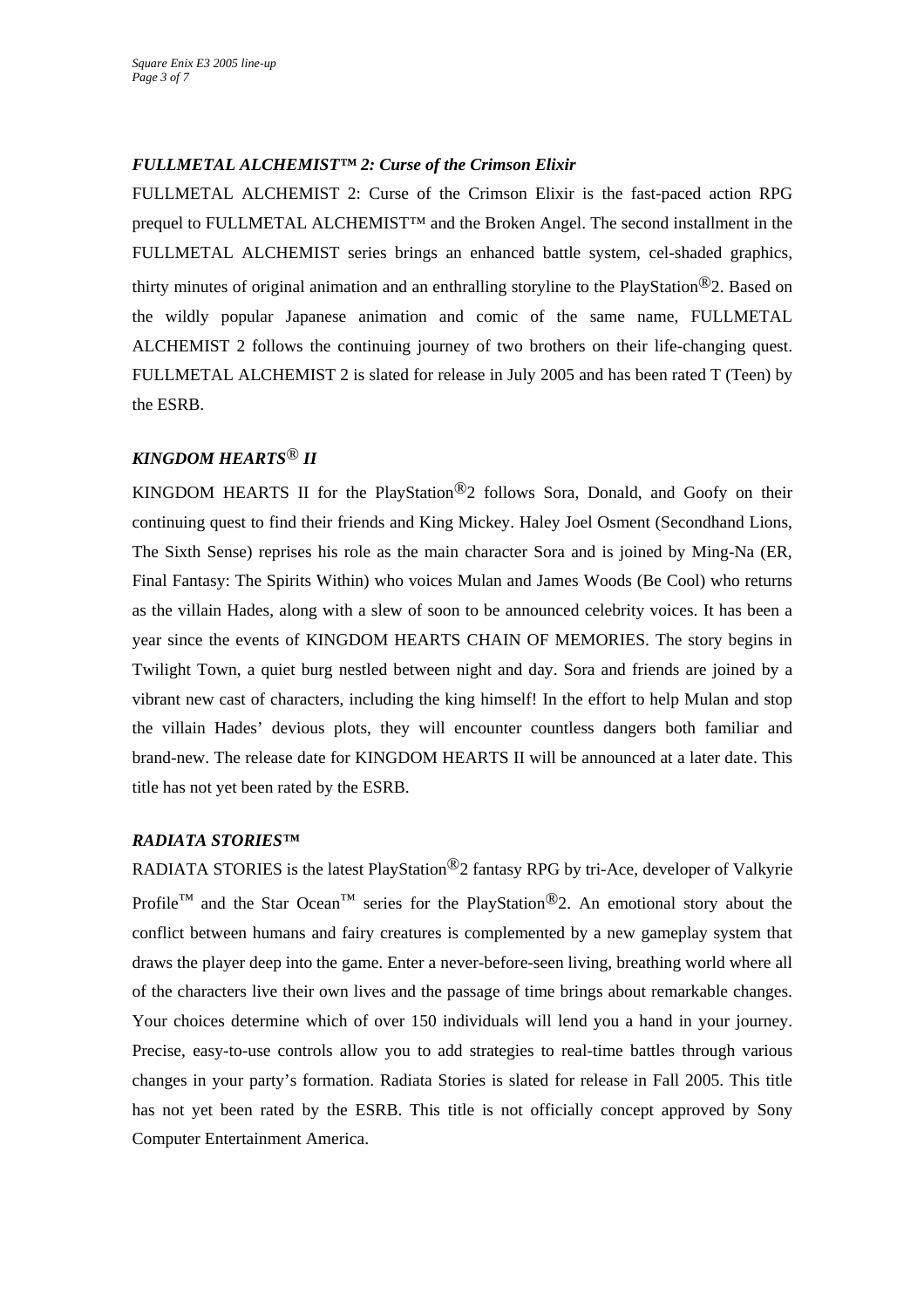#### *Romancing SaGa®*

Romancing SaGa for the PlayStation*®*2 is the latest in the legendary SaGa series, blending technology and creative vision together to produce a world of wonder. A thousand years ago, Saruin was imprisoned. But the barriers that contain him are weakening, and his foreboding shadow threatens to swallow the world of Mardias once again. Who will rid the world of Saruin's scourge? A mysterious minstrel sometimes guides your party to adventure and at other times protects it from shadow. Occasionally he forces upon you grave choices that will change the world in which you travel and twist the plots you encounter. The free-roaming scenario system gives you a choice of eight intriguing playable main characters, each with their own adventures and goals. The release date for Romancing SaGa will be announced at a later time. This title has been rated  $E10+$  (Everyone  $10+$ ) by the ESRB. This title is not officially concept approved by Sony Computer Entertainment America.

#### **Online: PlayStation®2 computer entertainment system and Windows®**

### *FINAL FANTASY*® *XI*

The top-selling MMORPG FINAL FANTASY XI is evolving yet again. With an ever-expanding online world and new and improved features, Vana'diel is now bigger and better than ever! Gamers can look forward to the continuing story in the Chains of Promathia expansion pack, explore new areas such as Al'Taieu and the Grand Palace of Hu'Xzoi, and engage in battles using new spells and abilities. In addition, never-before-seen items and equipment, new quests and new systems like guild points and Ballista rankings await players. FINAL FANTASY XI is the world's first and only cross-platform MMORPG (allowing PlayStation<sup>®</sup>2 and Windows<sup>®</sup> players to play together in the same world). Although technology has advanced, FINAL FANTASY XI has kept pace and continues to grow, developing brand-new gameplay features while delivering frequent updates to meet players' needs. FINAL FANTASY XI: Chains of Promathia is available now, with an ESRB rating of T (Teen).

#### *FRONT MISSION*® *Online*

Since 1995, gamers have been captivated by the strategic combat, giant humanoid vehicles ("wanzers"), deep storylines, and real-world settings of the FRONT MISSION series. Now, the series goes online for the first time in its history with FRONT MISSION Online for the PlayStation®2 and Windows® (Japan only, North America platforms TBD). Join the O.C.U. or

-more-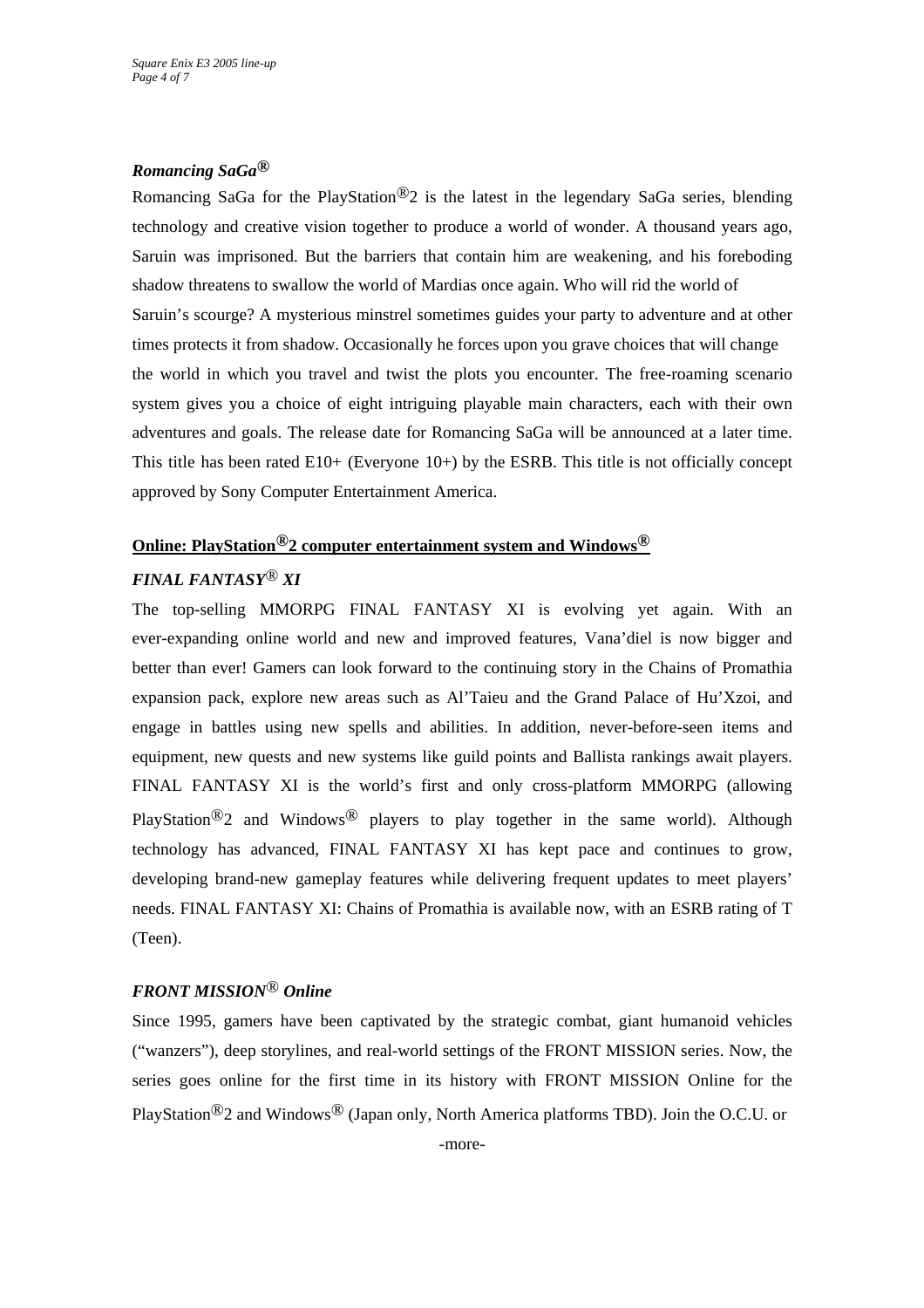the U.C.S. and battle for control of Huffman Island. Fight alone with NPC backup or create a battle group with other players and experience the ultimate in teamplay combat. Actions in battle directly influence the chosen nation's domination of Huffman — and with a high enough rank, you can issue missions to other players and dramatically shape the outcome of the war! The release date for FRONT MISSION Online will be announced at a later date. This title has not yet been rated by the ESRB. This title is not officially concept approved by Sony Computer Entertainment America.

#### **Mobile Entertainment Content**

## *Before Crisis™ -FINAL FANTASY*® *VII-*

Before Crisis takes place six years before the events of FINAL FANTASY VII. Shinra, Inc. has increased its power and profitability, its influence extending even to the government. Hidden from the public, the Turks, an elite squad of Shinra operatives, take care of Shinra's dirty work. Civil unrest grows as people become concerned about Shinra drawing *mako* energy directly from the planet. The rebel group AVALANCHE is formed to stop the corporation. This real-time action game allows gamers to enter the world of FINAL FANTASY VII through a mobile phone. Play with multiple players over the network, recruit new team members to SOLDIER, and carry out classified operations to stop the AVALANCHE menace. North American compatible phones and launch date TBA.

### *FINAL FANTASY® II*

Now you can experience the excitement of the acclaimed FINAL FANTASY<sup>®</sup> II on your mobile phone! A long-lived peace is at an end. The emperor of Palamecia has called forth monsters from the underworld and begun his campaign for world conquest. A rebel army arose in the Kingdom of Fynn to thwart the emperor's plans, but the rebels' castle fell to an all-out assault by the empire. Four youths from Fynn also found themselves fleeing the imperial forces. They had lost their parents at the hands of the empire. But their escape wasn't over... North American compatible phones and launch date TBA.

#### *FINAL FANTASY® VII Snowboarding*

Experience the non-stop 3D action and speed of the popular FINAL FANTASY VII mini-game, FINAL FANTASY VII Snowboarding, on the go! Rack up points in "Score Attack" mode by dodging obstacles and catching balloons. Unlock intermediate and advanced downhill courses to put your skills to the test. Unlock the "Time Attack" mode to challenge your own speed

-more-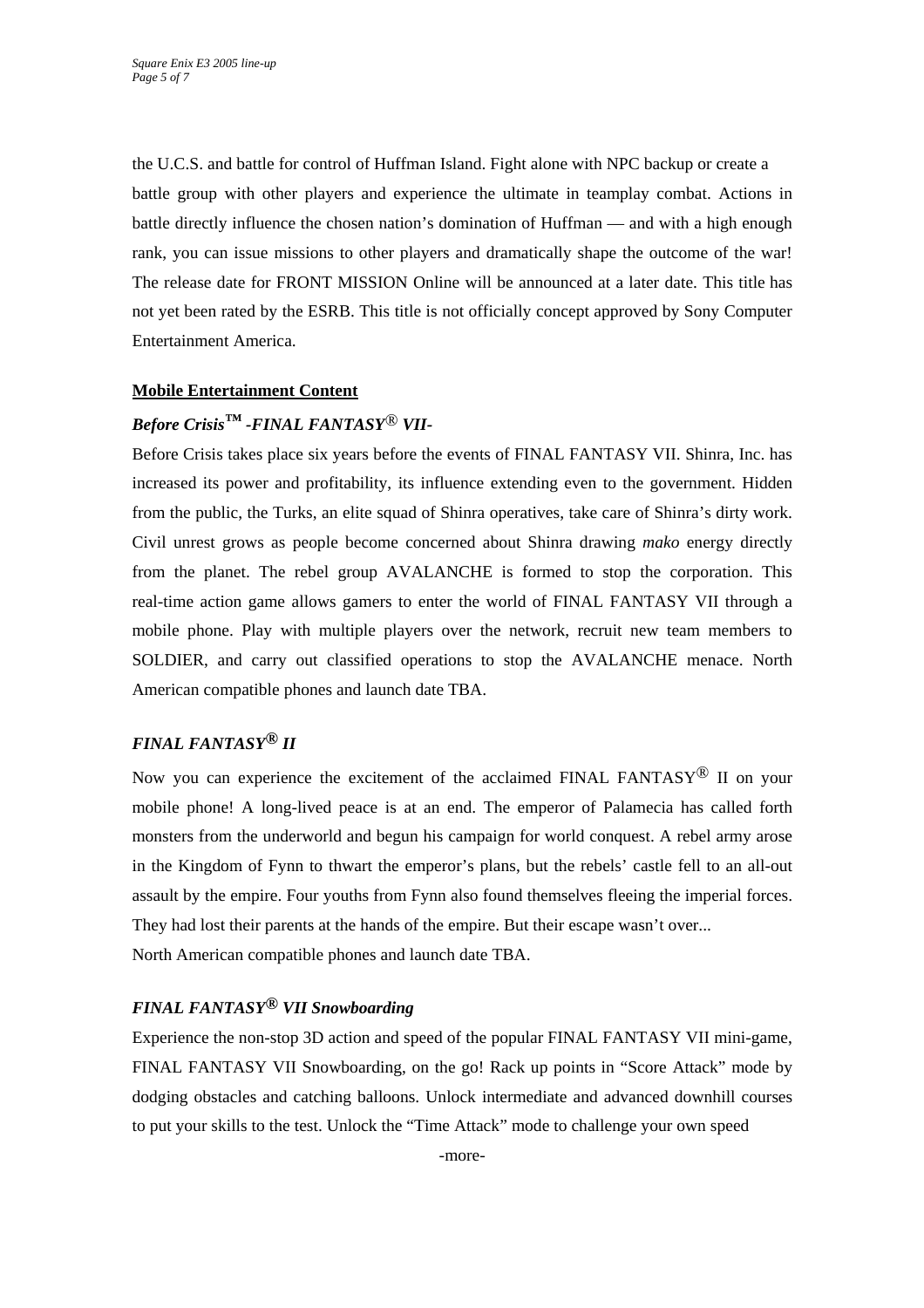records. Responsive controls and a new spin jump move are optimized for mobile play. This title is available in the U.S. only. Compatible Phones: Verizon Wireless / LG VX8000. Available now.

#### *FRONT MISSION® 2089*

The year is 2089, and the war is brewing between the O.C.U. and U.C.S. Use your mobile phone to climb aboard giant humanoid armored vehicles called "wanzers" and fight for the nation of your choice. Experience an original storyline created exclusively for this mobile version in FRONT MISSION 2089. North American compatible phones and launch date TBA.

#### *HEXCITE FUSION*

As the minutes turn into hours, you'll realize that Hexcite Fusion's gameplay has you in its grasp! Shift your shapes and form your geometric strategy. Try playing with a friend in two-player mode or match wits against three different AI levels. 800,000 copies of the board game have shipped in both the U.S. and Japan! Consider yourself warned – don't pick up HEXCITE unless you've got the time to be furiously addicted! North American compatible phones and launch date TBA.

#### *Musashi® Mobile Samurai*

In Musashi: Mobile Samurai, slice through hoardes of foes with your dual swords and fight your way to the top of the Tower of Five Rings. Square Enix's first 3D action title for mobile platforms is an original fast-paced adventure set in the world of the PlayStation*®*2 game, Musashi®: Samurai Legend™. Simple controls allow you to unleash a variety of deadly techniques, and dynamic camera angles and spectacular visual effects intensify the thrill of battle! You've never seen 3D action like this! Compatible Phones: Verizon Wireless / LG VX8000. Available now.

#### **Visual Entertainment**

## *FINAL FANTASY® VII ADVENT CHILDREN*

This stunning CG sequel to the seminal 1997 PS one<sup>TM</sup> game console hit, FINAL FANTASY VII revisits the rich universe and memorable characters that gamers have never forgotten. The latest advancements in CG bring a visually stunning new look to the city of Midgar and its residents. Two years after the dramatic conclusion of FINAL FANTASY VII, the ruins of Midgar stand as a testament to the sacrifices that helped bring peace. However, the world will

-more-